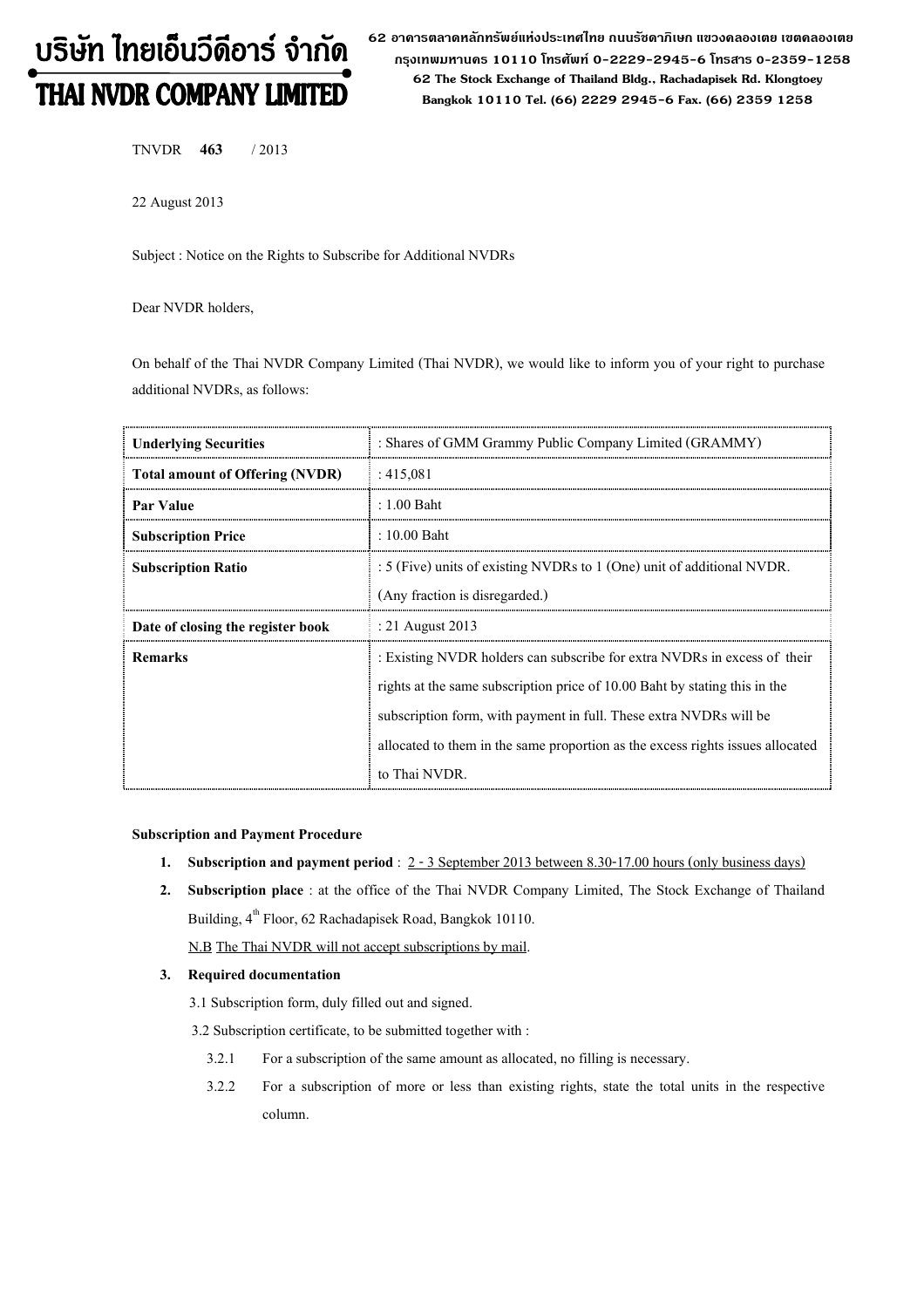#### 4. Payment

Subscription for full entitlement or less than or excess the entitlement, please make payment by one check or one cashier check which is collectable through clearing house in Bangkok. The check or cashier check shall be dated between 2 - 3 September 2013. Indicate the subscription date and make it payable to "Subscription GRAMMY"

- 5. If NVDR holders fail to exercise their rights or make a payment within the allotted time schedule, or the check or cashier check is not honored, it shall be deemed that such NVDR holders do not wish to exercise their subscription rights. Thai NVDR shall thus regard the subscription as being void.
- 6. Refund for unallotted NVDRs.

If the excess rights NVDRs were not allotted in full because the number of NVDRs subscribed for were more than the number or remaining units of NVDRs, the Thai NVDR will make a refund (without interest) to the NVDR holders by check for the unallotted NVDRs and send it by registered mail to the address that appears on the Share Register Book on the date of closing the book, within 7 business days after the Thai NVDR has received the refund from the underlying company.

Should you need any further information, please do not hesitate to contact Thai NVDR Company Limited at 02-229-2800 Ext. 2938-2946.

Sincerely yours, Thai NVDR Company Limited

(Praphaphan Tharapiwattananon) Head Depository Department The Stock Exchange of Thailand Group

Enclosure : 1. Subscription Form for NVDR Right Issues

2. Subscription Certificate